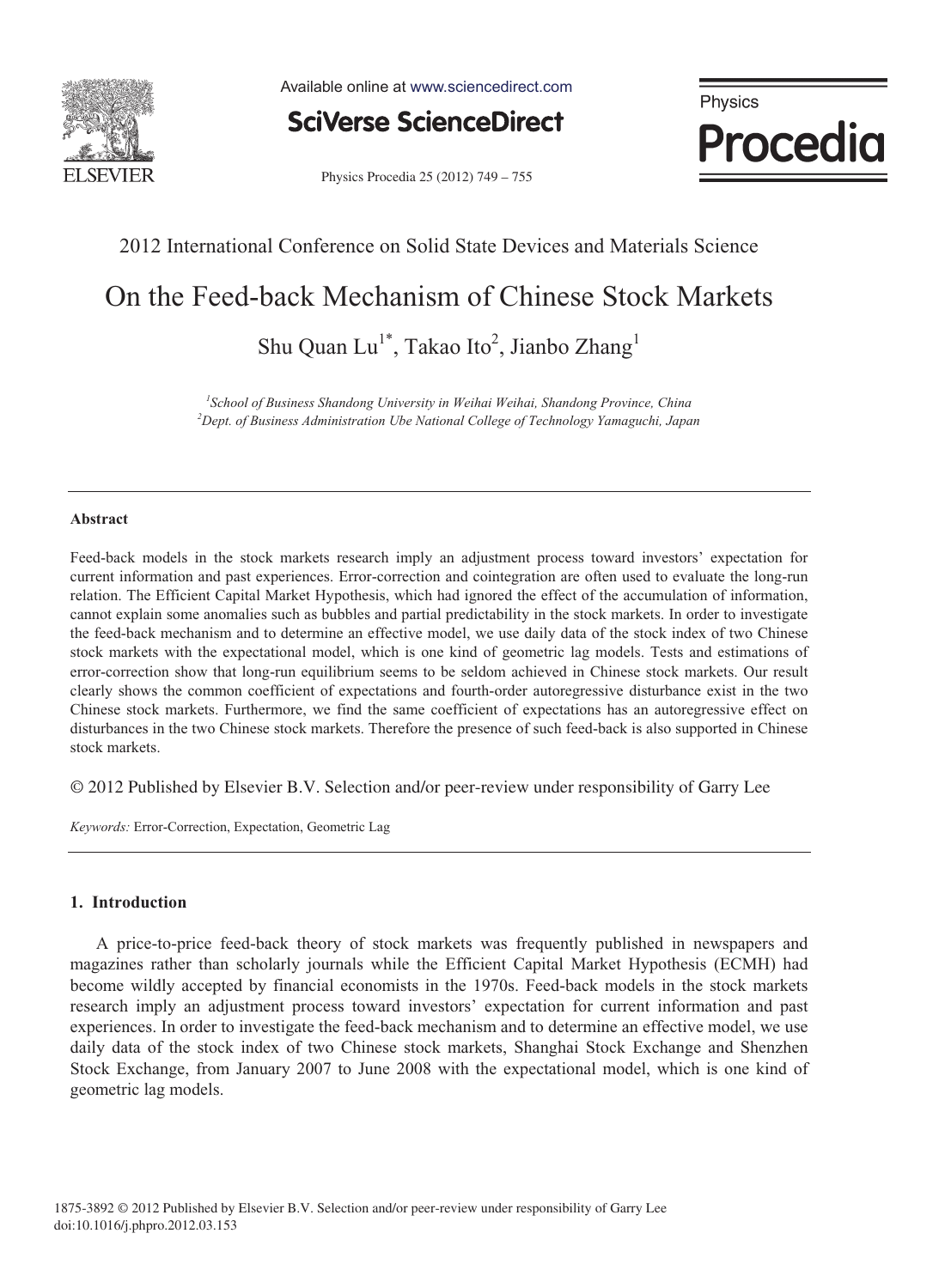Along with feed-back models, the other important concept is the dynamic long-run equilibrium. It is important for financial markets to contain the dynamic long-run equilibrium; otherwise there exists some arbitrage opportunities for investors. Error-correction and cointegration are often used to evaluate the long-run relation. If there are evidences to reject the hypothesis of cointegration, arbitrage opportunities could remain for a long time and feed-back mechanism could be considered existing in the long-run process.

The main contributions of this paper are to construct geometric lag models to trace the response of a stock market to the other stock market and to determine an effective model. We also perform the test of the long-run equilibrium of stock markets, in other words, we test error-correction or the cointegration in different stock market.

The rest of this paper is organized as follows. In the next section, we review some previous literature of the ECMH and error-correction theory. And we introduce the frame of error-correction or cointegration. We aslo describe expectational model which depicts explicitly the necessary structure of preferences that underlies the formation of expectation in Section 3. Section 4 focuses on data and methodology of this paper. An empirical analysis of the two Chinese stock market including statistical results and discussion of the feed-back of stock markets, are contained in section 5. The final section concludes.

### **2. Background**

 $\overline{a}$ 

The ECMH was widely considered to be proved beyond doubt around 1970s under the rubric of the 'theory of random walks' in the finance literature and 'rational expectations theory' in the economics literature. Jensen (1978) pronounced 'there is no other proposition in economics which has more solid empirical evidence supporting it than Efficient Markets Hypothesis'.

Too many anomalies, however, which seemed to be inconsistent with the ECMH, had been observed all along. In light of the principles of the ECMH, the stock markets should have no memory, which means that the past stock prices could not have influence on the future prices, but many anomalies and events have fed skepticism. Lu, Ito, and Voges (2008) prove that returns recorded by the Shenzhen component index of China exhibit long memory processes.

Some financial economists and statisticians believe that stock prices are at least partially predictable. The stock prices' serial correlations might well reflect the process of people gradually understand the meaning of important events with a systematic cognitive pattern so that important events seem to be incorporated into stock prices slowly<sup>1</sup>.

Two stock markets exist in China: Shanghai Stock Exchange and Shenzhen Stock Exchange. We are interested in understanding whether the information from a stock market will have a bandwagon effect on the other stock market. For example, how does the composite index at Shanghai Stock Exchange respond to the component index at Shenzhen Stock Exchange, or how does the component index respond to the composite index? Generally speaking, we have an intuition that trends of two stock markets have tended to move together; hence, a feed-back could exist in two stock markets.

According to the suggestion of Campbell, Lo, and MacKinlay (1997), even though the stock price is not stationary, there is a stationary linear combination of prices and dividends, so that prices and dividends are cointegrated, or have the error-correction form. In addition to dividends, popular variables, which may be forecasting variables for stock prices or returns, include ratios of price to dividends or earnings and various interest rate measures. We may assume that each stock index of two Chinese stock exchanges and some forecasting variables are cointegrated. Can we make use of the error-correction form to describe the relation between the component index and the composite index?

In modeling the response of economic variables to some stimuli, as one kind of geometric lag models, the expectational model developed by Nerlove has come to play an important role when a feedback takes place. Nerlove (1958) systematically exploits psychological factors related to uncertainty of

<sup>1</sup> According to the ECMH, however, the news spreads very quickly and is incorporated into the stock prices without delay.